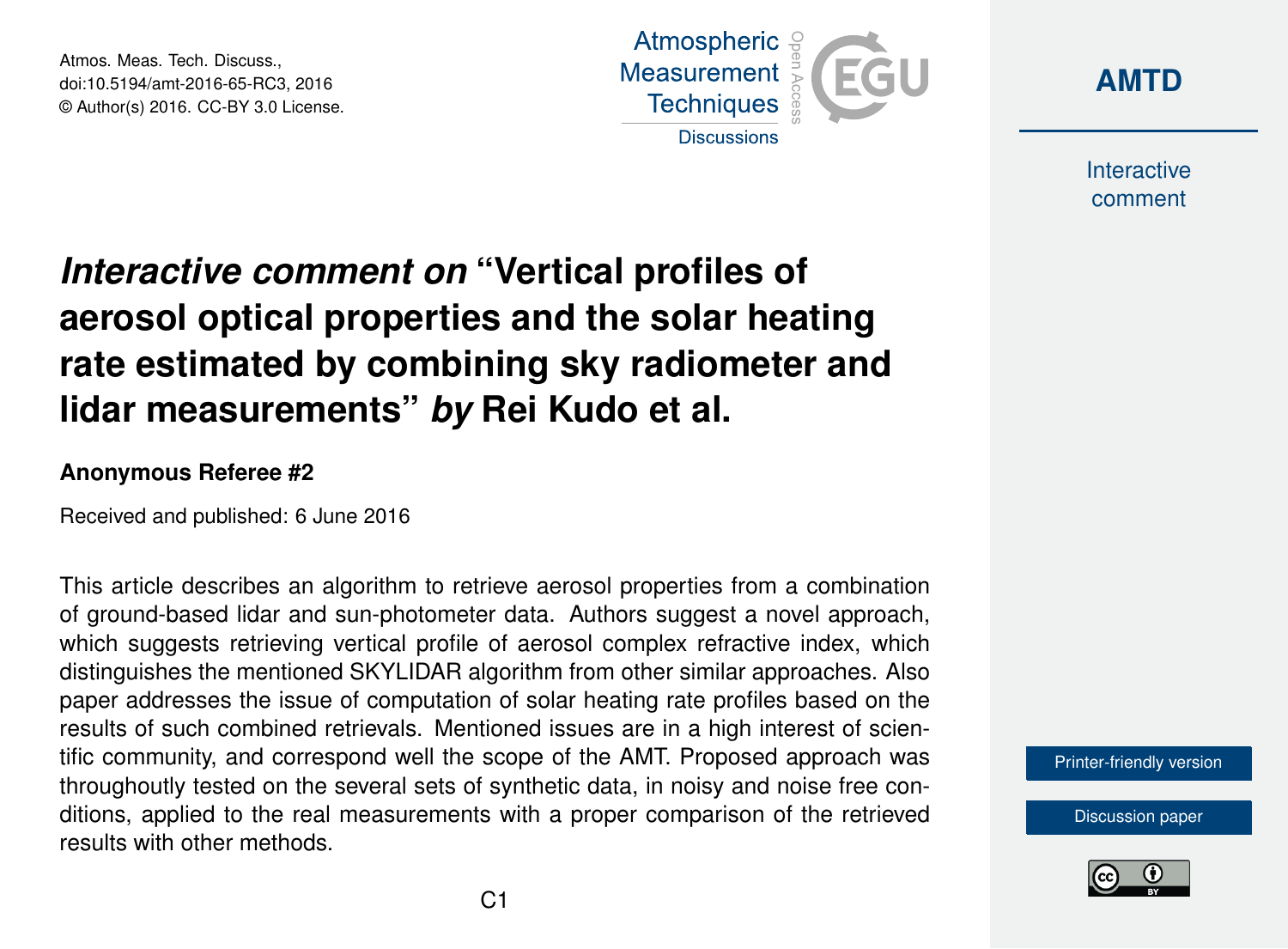The paper is nice to read; compact and informative description of the work. However, I think that authors should've put more efforts to properly illustrate some of their results.

I think paper could be published after minor changes. Below I provide some issues that, in my opinion, should be resolved to improve the publication.

Technical comments:

Page 3 line 6. "profiles" instead of "profile"

Page 7 line 6. Although Lopatin et al. uses in his work spheroid model it wasn't author's personal contribution, I think a paper of Dubovik et al, 2006 on spheroids more corresponds to this reference.

Page 11 line 13. "are output" , doesn't sound like a proper sentence to me, consider adding additional verb, for e.g. "are produced at(as) output"

Page 12 line 23. "Eq.(23) can", maybe it'll be better to replace it with "can(could) be" to maintain the passive voice like in the first part of the sentence.

Page 14 line 19. "The estimated real" I think adjective should be changed to "assumed" or "modelled", since it is hard to tell what was expected and what was retrieved.

Page 16 line 17 & Page 17 line 8. Please, indicate the wavelength of the single scattering albedo at which the comparison was made. And were the wavelengths used for comparison the same?

Page 18 line 29. I think that vertical profile of spherical/non-spherical particles ratio was forgotten.

Page 19 line 21. "SKYR" instead of "SKR"

General comments:

Page 9 line 2. I would like to see more info on extrapolation, first the method and secondly it is not clear if optical properties (optical thickness and single scattering albedo) **[AMTD](http://www.atmos-meas-tech-discuss.net/)**

Interactive comment

[Printer-friendly version](http://www.atmos-meas-tech-discuss.net/amt-2016-65/amt-2016-65-RC3-print.pdf)

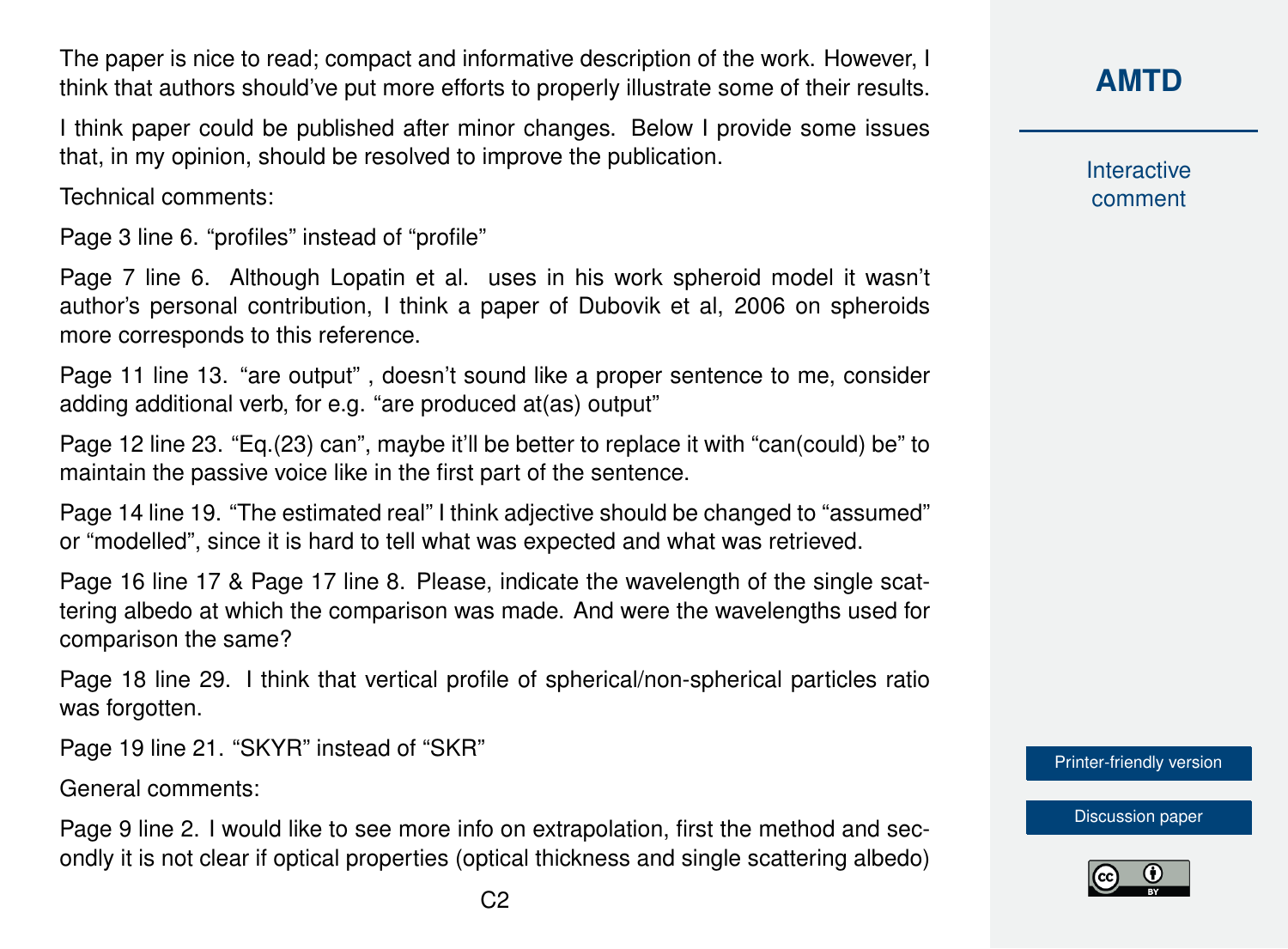were interpolated too, or they were calculated following eq. 8.9 on the base of interextrapolated values of n and k.

Page 13 lines 6-14. It is not clear, how the transforming function was used. Was lookup-table used to overcome problems with possible zero and infinity values? If yes, what are the values of the LUT at 1.3 and 1.6? Also it is not clear if max and min values are actually reachable during retrieval (exact values). Please, provide more information on this in the text.

Page 14. I would like to see how the "TRUE" vertical profiles of refractive index were estimated. It's not straightforward how to get them from the mixtures of components with different n, k and vertical distribution profiles provided in the Table 1.

Page 14 line 25. Please, indicate which type of random noise distribution was used.

Page 15 lines 13-24. I would like to see a bit more of analysis of the sensitivity test results. Not only state the facts, but also add some discussion why in your opinion this happened:

1. "vertical profiles of refractive index and single scattering albedo of dust were reproduced well, but not those of transported pollution ". Could you provide a possible explanation why?

2. "The retrieval with and without HSRL data did not differ". Could you provide at least some explanation why there is no sensitivity to additional data for all types of aerosol?

3. Concerning oscillations, I think somehow it should be indicated that other methods like Chaikovsky et al, Lopatin et al. use additional smoothness constraints on aerosol vertical distributions to overcome observed oscillations. Maybe plan for implementation of such feature in the future work should be placed in conclusions.

4. At lines 13-14 it is claimed that size accurate retrieval of size distribution is enough to get extinction and asymmetry factor, but in the introduction (page 3 lines 6-7) it is indicated that refractive index reproduction is crucial to get asymmetry factor. It

Interactive comment

[Printer-friendly version](http://www.atmos-meas-tech-discuss.net/amt-2016-65/amt-2016-65-RC3-print.pdf)

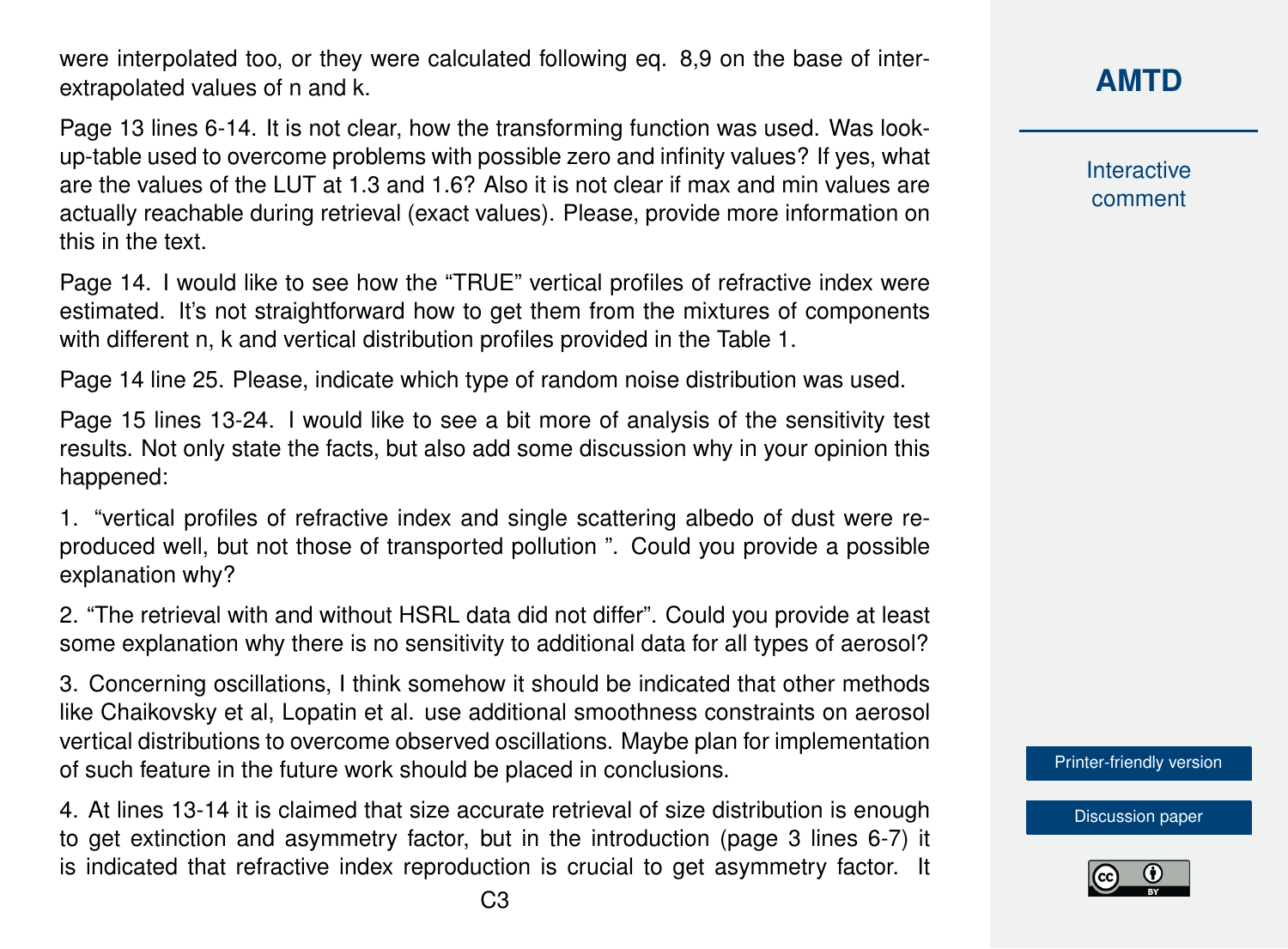is a bit misleading; consider reformulating one of the phrases not to have a logical contradiction. Maybe a more general (for all aerosol types) conclusion about vertical refractive index retrieval and how it influences retrievals of optical parameters should be done, since it is a feature that distinguishes SKYLIDAR from other lidar-sunphotometer combination approaches.

Page 17. Comparisons of columnar properties. I think a brief description of the differences of first step of SKYLIDAR and SKYRAD.PACK is needed, since not everyone is well informed about SKYRAD.

Page 18. Summary It would be nice to see a list of future developments/improvements or plans for studies in the conclusions section. This will emphasize the methodology in the work: made tests>made conclusions>plans for further improvement.

Table 1. Could you add spherical/non-spherical to the description? And are dust and insoluble particles were considered to be 100% non-spherical? If not, please, provide a value.

Figures 4-9. My strongest belief that figures do not provide convincing illustrations that parameters are "retrieved well" as it was frequently stated in most of descriptions of the figures. I have several suggestions how this could be significantly improved:

1. It is really hard to analyze retrieval accuracy on the plot that is a bit bigger than a mail stamp. I suggest making the graphs bigger. I assume authors made plots that small to fit everything, so my suggestion will be to split every figure in two, showing physical and optical properties (extinction, ssa, and asymmetry factor) separately. 2. Statement that "vertical profiles of size distribution were estimated well" is supported by illustration of the SDs only at two altitudes! I suggest to put assumed and retrieved vertical profiles of C1 and C2. In my opinion it'll be much more illustrative and convincing. 3. I'm eager to see also the vertical profile of epsilon (spherical/non-spherical aerosol fraction), both modeled and retrieved.

**[AMTD](http://www.atmos-meas-tech-discuss.net/)**

Interactive comment

[Printer-friendly version](http://www.atmos-meas-tech-discuss.net/amt-2016-65/amt-2016-65-RC3-print.pdf)